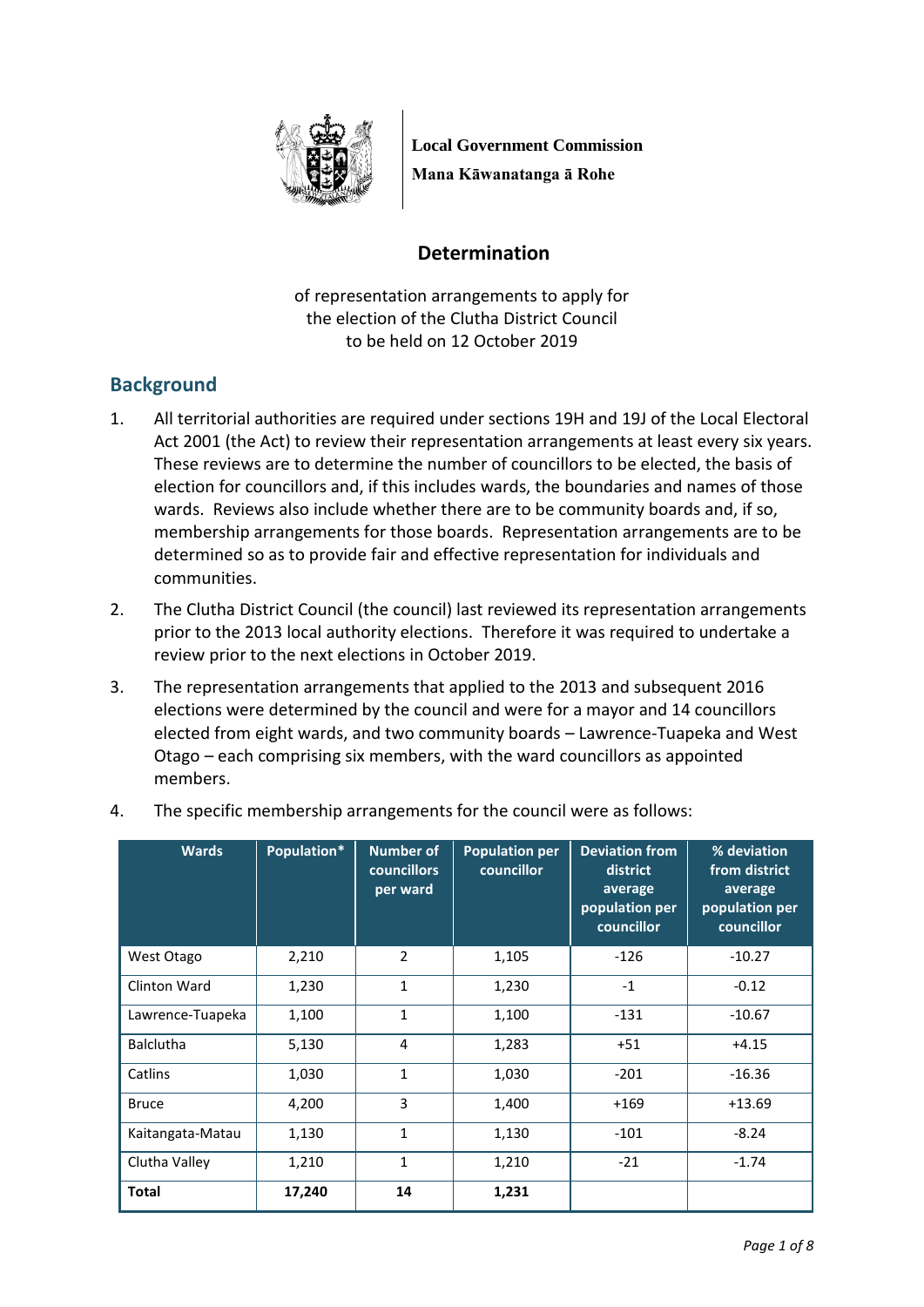\* Based on 2013 population estimates

- 5. As can be seen from the table above four wards did not comply with the '+/-10% rule' when 2013 population estimates were applied. At that time non-compliant arrangements were not required to be referred to the Commission for determination.
- 6. For the current review, applying 2017 population estimates two wards do not comply with the '+/-10% rule' – Catlins Ward at -20.18% and Bruce Ward at +12.01%.
- 7. On 28 June 2018, the council resolved its initial proposal for its latest representation review. The proposal was for retention of the existing arrangements subject to the following changes:
	- The Lawrence-Tuapeka ward and community board were proposed to be renamed Tuapeka
	- Kaka Point was proposed to be transferred from the Balclutha Ward to the Catlins Ward to better reflect community of interest and fair representation
	- Small areas were proposed to be transferred from the Bruce Ward to the West Otago and Tuapeka wards to achieve fairer representation

| <b>Wards</b>     | Population* | <b>Number of</b><br><b>councillors</b><br>per ward | <b>Population</b><br>per<br>councillor | <b>Deviation from</b><br>district average<br>population per<br>councillor | % deviation<br>from district<br>average<br>population per<br>councillor |
|------------------|-------------|----------------------------------------------------|----------------------------------------|---------------------------------------------------------------------------|-------------------------------------------------------------------------|
| West Otago       | 2,310       | $\overline{2}$                                     | 1,155                                  | -98                                                                       | $-7.81$                                                                 |
| Clinton          | 1,280       | $\mathbf{1}$                                       | 1,280                                  | $+27$                                                                     | $+2.17$                                                                 |
| Tuapeka          | 1,145       | 1                                                  | 1,145                                  | $-108$                                                                    | $-8.61$                                                                 |
| <b>Balclutha</b> | 4,910       | 4                                                  | 1,228                                  | $-25$                                                                     | $-2.02$                                                                 |
| Catlins          | 1,270       | $\mathbf{1}$                                       | 1,270                                  | $+17$                                                                     | $+1.37$                                                                 |
| <b>Bruce</b>     | 4,135       | 3                                                  | 1,378                                  | $+125$                                                                    | $+10.02$                                                                |
| Kaitangata-Matau | 1,150       | $\mathbf{1}$                                       | 1,150                                  | $-103$                                                                    | $-8.21$                                                                 |
| Clutha Valley    | 1,340       | $\mathbf{1}$                                       | 1,340                                  | $+87$                                                                     | $+6.96$                                                                 |
| <b>Total</b>     | 17,540      | 14                                                 | 1,253                                  |                                                                           |                                                                         |

8. The specific ward and membership arrangement for the council were as follows.

\* Based on 2017 population estimates

- 9. The council notified its initial proposal on 4 July 2018. By the deadline of 3 August 2018, it had received 5 submissions.
- 10. The submissions were as follows:
	- Three supported the proposal in full, two of them specifically supporting the transfer of Kaka Point to the Catlins Ward
	- One opposed only two parts of the district having community boards
	- One opposed the change in name of the Lawrence-Tuapeka Community Board to Tuapeka.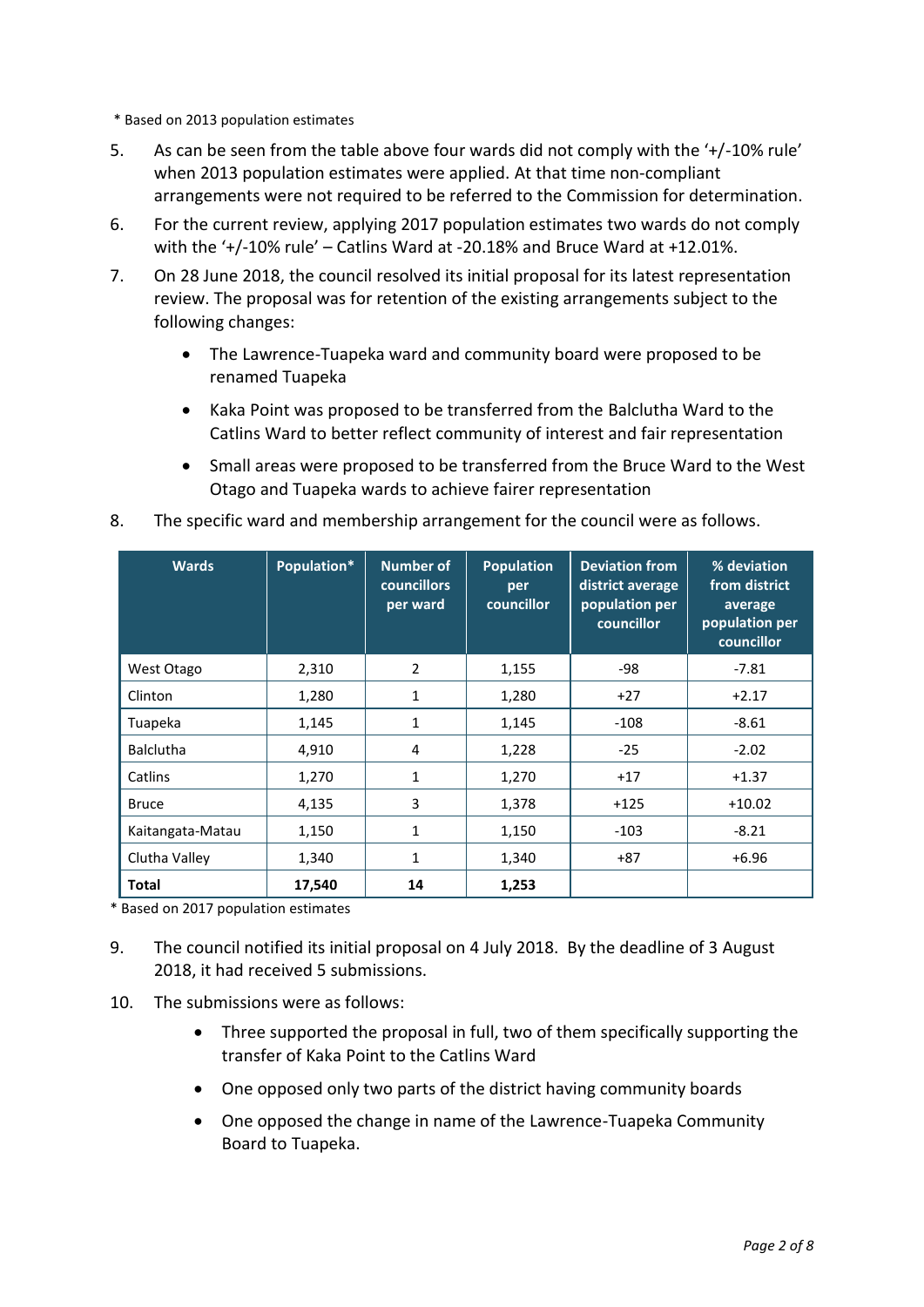11. After considering submissions the council resolved on 6 September 2018 that its initial proposal become its final proposal. The final proposal was publicly notified on 12 September 2018.

## **Appeals against the council's final proposal**

- 12. Two appeals were lodged against the council's final proposal as follows:
	- Murray Paterson, who appealed against two parts of the district having community boards and the rest of the district not, with the implication that the two boards should be abolished
	- the Lawrence-Tuapeka Community Board which appealed against the change in its name to Tuapeka.

## **Matters for determination by the Commission**

- 7. Section 19R of the Act makes it clear that the Commission, in addition to consideration of the appeals and objections against a council's final representation proposal, is required to determine, in the case of a territorial authority, all the matters set out in sections 19H and 19J which relate to the representation arrangements for territorial authorities. This interpretation was reinforced by a 2004 High Court decision which found that the Commission's role is not merely supervisory of a local authority's representation arrangements decision. The Commission is required to form its own view on all the matters which are in scope of the review.
- 8. The matters in scope of the review are:
	- whether the council is to be elected from wards, the district as a whole, or a mix of the two
	- the number of councillors
	- if there are to be wards, the area, boundaries and names of wards and the number of councillors to be elected from each ward
	- whether there are to be community boards
	- if there are to be community boards, the area, boundaries and names of their communities, and the membership arrangements for each board.
- 9. For the purpose of making a determination, the Commission may make such enquiries as it considers appropriate and may hold meetings with the interested parties. There is no obligation on the Commission to hold a hearing and the need for a hearing is determined by the information provided by the parties and as a result of any further enquiries the Commission may wish to make.
- 10. In the case of Clutha District Council's final proposal, we considered there was sufficient information in the documentation provided by the council on the process it had followed in making its decision and also in the two objections for us to proceed to a determination. Accordingly we decided no hearing was required.

#### *Key considerations*

- 11. Based on legislative requirements, the Commission's *Guidelines for local authorities undertaking representation reviews* identify the following three key factors when considering representation proposals:
	- communities of interest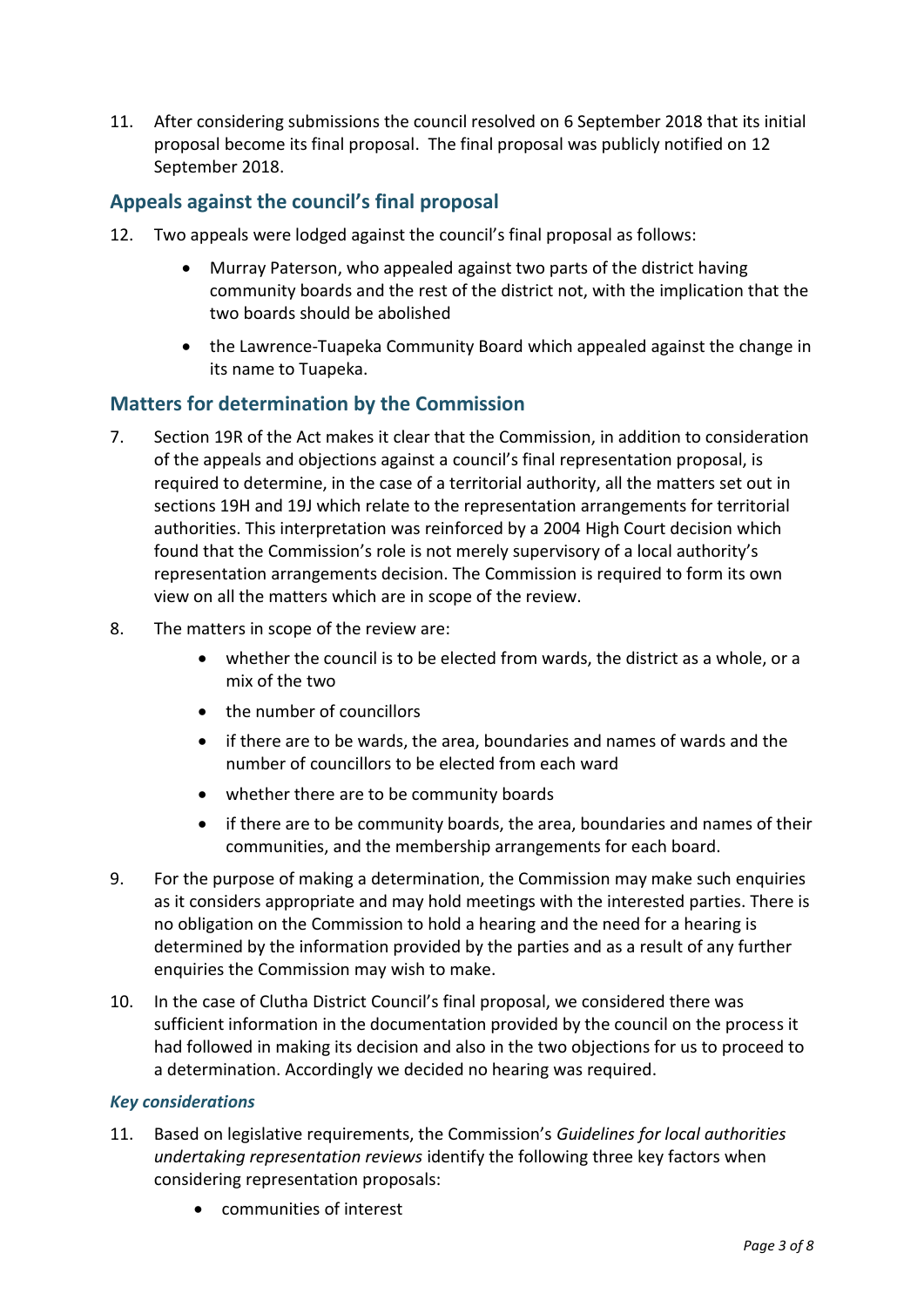- effective representation of communities of interest
- fair representation for electors.

#### *Communities of interest*

- 13. The Guidelines identify three dimensions for recognising communities of interest:
	- *perceptual:* a sense of identity and belonging to a defined area or locality as a result of factors such as distinctive geographical features, local history, demographics, economic and social activities
	- *functional:* ability of the area to meet the needs of communities for services such as local schools, shopping areas, community and recreational facilities, employment, transport and communication links
	- *political:* ability to represent the interests of local communities which includes non-council structures such as for local iwi and hapū, residents and ratepayer associations and the range of special interest groups.
- 14. We note that the council considered the issue of community of interest in its deliberations and that the transfer of the Kaka Point area from one ward to another received support in the submission process on community of interest grounds. No concerns appear to have been raised about wards not reflecting communities of interest and we are satisfied that they do reflect community perceptions and activities.

#### *Effective representation of communities of interest*

- 15. Section 19T of the Act requires the Commission to ensure that:
	- the election of members of the council, in one of the ways specified in section 19H (i.e. at large, wards, or a mix of both) will provide effective representation of communities of interest within the city
	- ward boundaries coincide with the boundaries of the current statistical meshblock areas determined by Statistics New Zealand and used for parliamentary electoral purposes
	- so far as is practicable, ward boundaries coincide with community boundaries (where they exist).
- 16. 'Effective representation' is not defined in the Act, but the Commission sees this as requiring consideration of factors including an appropriate total number of elected members and an appropriate basis of election of members for the district concerned (at large, wards, or a mix of both).
- 17. While not a prescribed statutory requirement, the Guidelines suggest that local authorities consider the total number of members, or a range in the number of members, necessary to provide effective representation for the city as a whole. In other words, the total number of members should not be arrived at solely as the product of the number of members per ward, if there are to be wards.
- 18. Section 19A of the Act provides that a territorial authority shall consist of between 5 and 29 elected members (excluding the mayor), i.e. councillors. The Clutha District Council has comprised 14 councillors for some time. We note that this is a higher number of members than for most councils of similar population size. It is however what the council has determined will provide effective representation of the various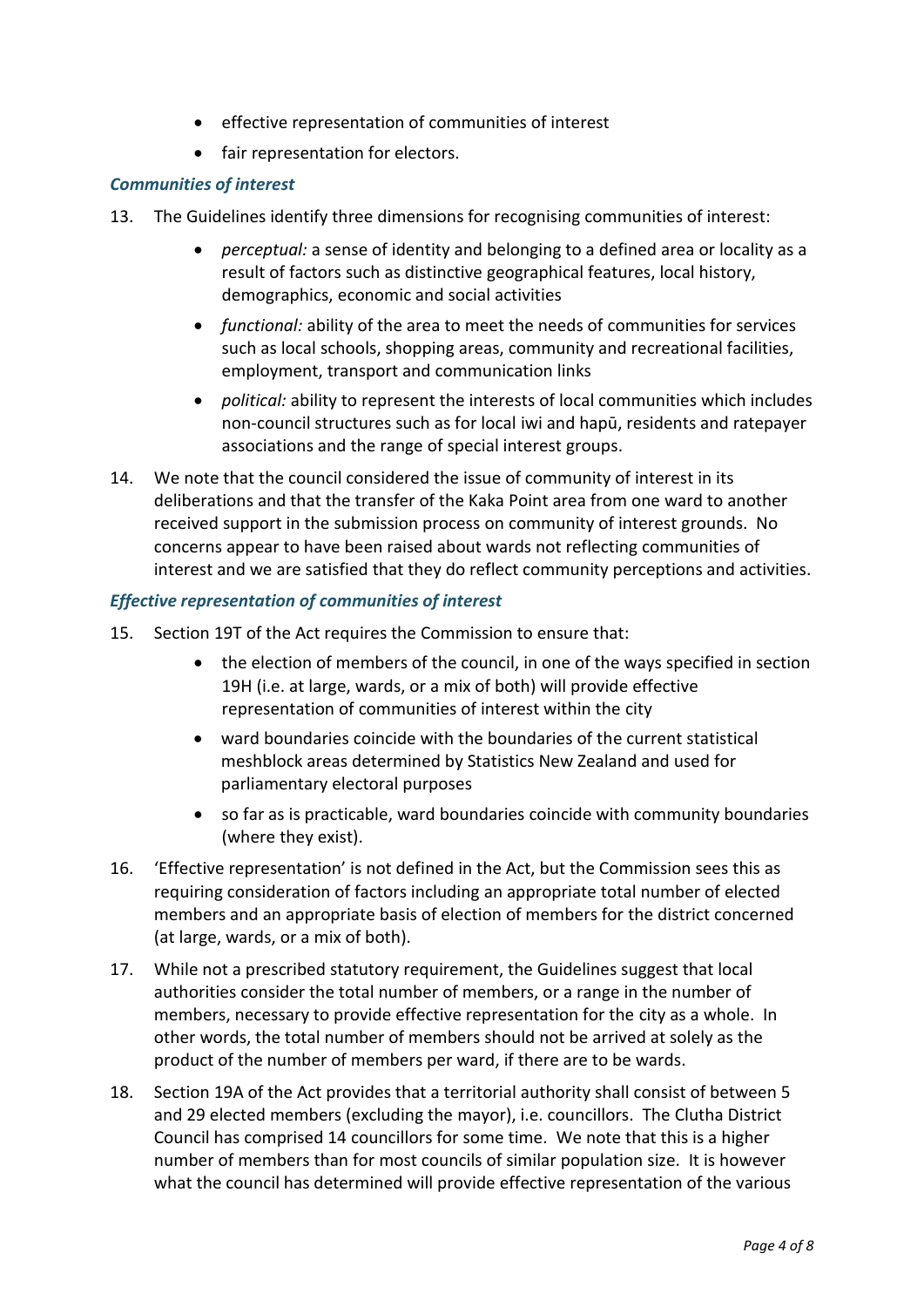communities of interest in the district. No submissions or appeals were lodged on this matter.

#### *Fair representation for electors*

- 19. For the purposes of achieving fair representation for the electors of a city, section 19V(1) of the Act requires that the population of each ward divided by the number of members to be elected by that ward must produce a figure no more than 10 per cent greater or smaller than the population of the city divided by the total number of members (the '+/-10% rule').
- 20. The council's proposal as published stated that all wards (with the proposed boundary adjustments) conform with the '+/-10% rule'. Our calculations, however, using the same methodology applied to all reviews show that Bruce Ward does not comply, it falling at 10.02%. We note that the deviance is very marginal, equating to .75 of a person. We assume that the difference in our calculation and the council's is probably caused by a difference approach to rounding of fractions.
- 21. While, in one sense, a ward is either compliant or it is not, extreme caution needs to be exercised when contemplating the need for changed boundaries based on such an extremely small level of deviance. The population statistics are themselves estimates, rounded to the nearest 10 meaning that the unrounded estimate could actually be compliant. Based on this analysis we consider that the council's proposed ward structure be endorsed.

#### *Communities and community boards*

- 22. Section 19J of the Act requires every territorial authority, as part of its review of representation arrangements, to determine whether there should be community boards in the district and, if so, the nature of those communities and the structure of the community boards. The territorial authority must make this determination in light of the principle in section 4 of the Act relating to fair and effective representation for individuals and communities.
- 23. The particular matters the territorial authority, and where appropriate the Commission, must determine include the number of boards to be constituted, their names and boundaries, the number of elected and appointed members, and whether the boards are to be subdivided for electoral purposes. Section 19W also requires regard to be given to such of the criteria as apply to reorganisation proposals under the Local Government Act 2002 as is considered appropriate. The Commission sees two of these criteria as particularly relevant for the consideration of proposals relating to community boards as part of a representation review:
	- Will a community board have an area that is appropriate for the efficient and effective performance of its role?
	- Will the community contain a sufficiently distinct community of interest or sufficiently distinct communities of interest?
- 24. The council, in its review, did not consider that additional community boards were required, but did confirm the existence of the two existing community boards.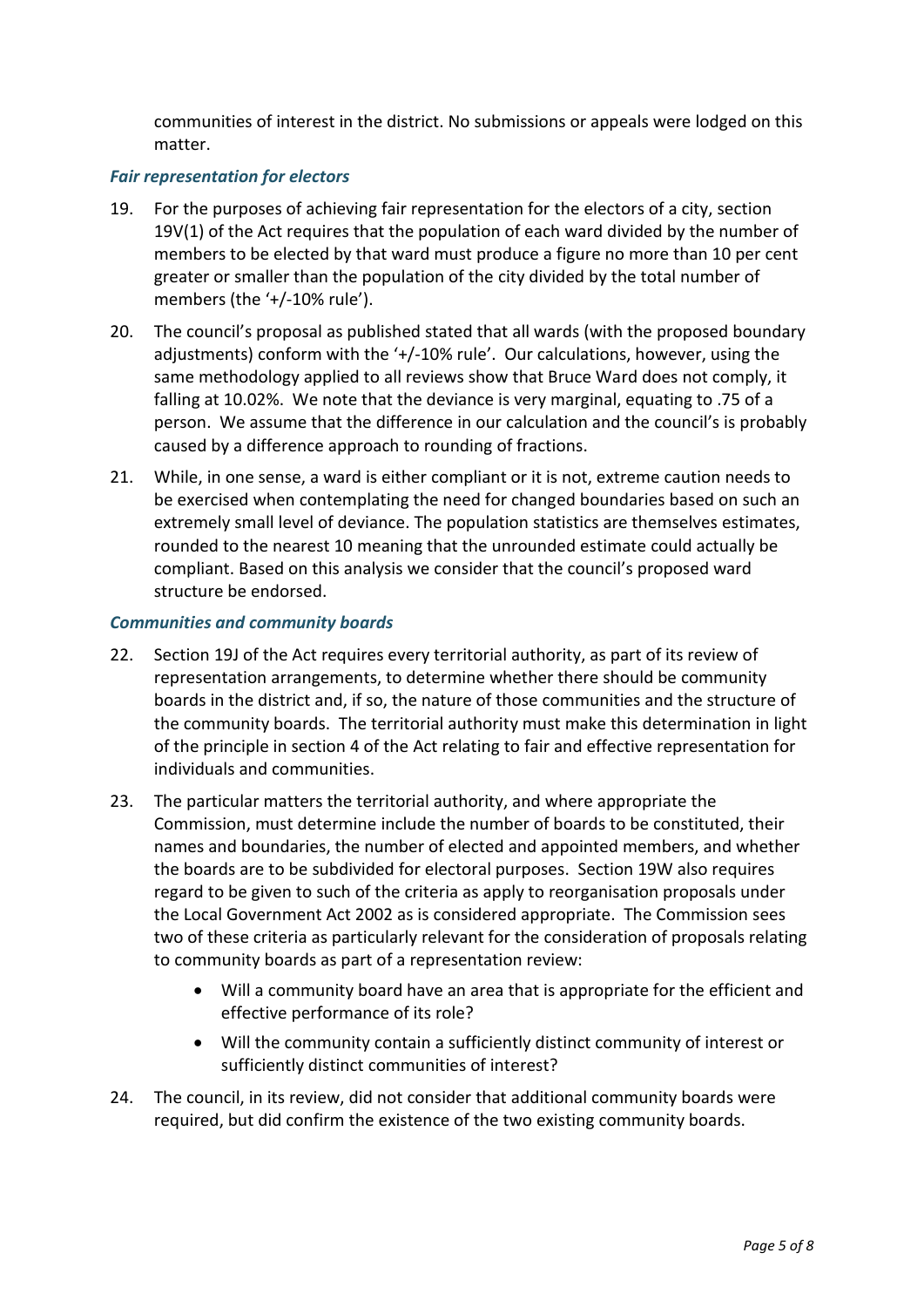- 25. However, one appeal, from Murray Paterson, argues that the fact that two parts of the district have community boards, and the rest of the district does not, does not result in fair, even or consistent representation across the district. He contends that as the council's overall proposal is based on the notion that 14 councillors will provide effective representation for the district it should be not be necessary to have a second tier. He considered that other organisations in the community could carry out the roles currently undertaken by the boards.
- 26. While there may sometimes be benefits from having a consistent, district-wide approach to community boards, depending on the nature of individual districts, sometimes a different approach may be warranted.
- 27. The relevant legislation either enables community boards to be established in only parts of a district or does not prohibit it.<sup>1</sup>
- 28. Throughout New Zealand there are different approaches to community boards. Some districts have no boards, some have complete coverage, and some have partial coverage. Among nearby districts Dunedin City, Invercargill City, Queenstown-Lakes District and Waitaki District have community boards covering only part of the district. The system in Clutha District is therefore not outside the norm.
- 29. We are reluctant to consider radical change to the community board structure in Clutha District on the basis of one appeal. We do, however consider, that when the council next carries out a representation review it engage more actively on the place of community boards in the district and their role.

## *Naming of electoral areas*

 $\overline{a}$ 

- 30. The remaining issue to be dealt with is whether the name of the Lawrence-Tuapeka Community Board should remain as it is or be changed to Tuapeka.
- 31. The council's rational for changing the name of the board was that "the name of the community board best reflects the name of the ward it is located in". No specific rationale was given in the initial proposal for changing the name of the ward or the community board.
- 32. The community boards opposition to this, as stated in its submission on the initial proposal, is that "Lawrence is a name recognised widely outside the area whereas Tuapeka is somewhat less known today". The appeal adds that:
	- While six councillors voted in favour of the change, three voted against, two abstained and four were absent
	- Although no residents submitted on this matter, since the process had ended community board members had received a number of calls from "dismayed residents".
- 33. Lawrence is the largest settlement in the ward and community with a population of approximately 440 out of a total of 1145 for the ward. Other settlements in the ward such as Beaumont and Waitahua are very small.

 $<sup>1</sup>$  See sections 19J and 19W, Local Electoral Act 2001, and Schedule 6, Local Government Act 2002.</sup>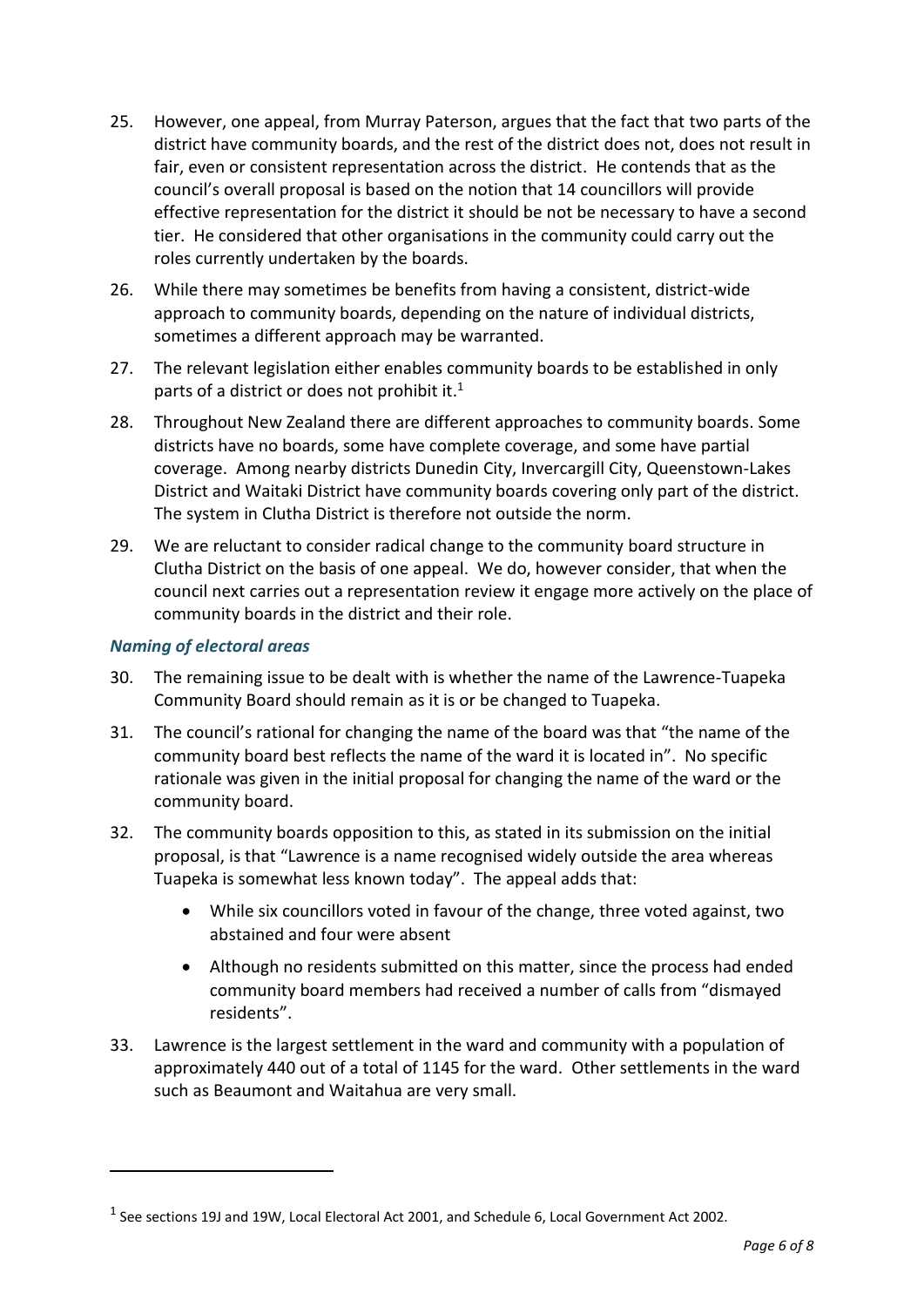- 34. Prior to the 1989 reorganisation Lawrence was a borough, while Tuapeka County included the rural area currently in the ward. It should be noted, however, that Tuapeka County as a whole covered a more extensive area with part of it now in the West Otago Ward and part in Central Otago District extending north of Roxburgh. We would also observe that while the name "Tuapeka" is associated with features in the current Lawrence-Tuapeka Ward (e.g. Tuapeka Flat) it is not universally so. For example, Tuapeka Mouth, where the Tuapeka River flows into the Clutha River, is located in the Clutha Valley Ward.
- 35. Our conclusion is that the name "Lawrence" is an important part of the identity of the area and therefore may assist in the community's association with the ward and the community board. We therefore consider "Lawrence" should be retained in the name of both the ward and the community.

## **Commission's determination**

- 36. Under section 19R of the Local Electoral Act 2001, the Commission determines that for the general election of the Clutha District Council to be held on 12 October 2019, the following representation arrangements will apply:
	- (1) Clutha District, as delineated on Plan LG-072-2019-W-1 deposited with the Local Government Commission, will be divided into eight wards.
	- (2) Those eight wards will be:
		- (a) West Otago Ward, comprising the area delineated on Plan LG-072- 2013-W-1 deposited with the Local Government Commission
		- (b) Clinton Ward, comprising the area delineated on Plan LG-072-2013-W-1 deposited with the Local Government Commission
		- (c) Lawrence-Tuapeka Ward, comprising the area delineated on Plan LG-072-2019-W-2 deposited with the Local Government Commission
		- (d) Balclutha Ward comprising the area delineated on Plan LG-072-2019- W-3 deposited with the Local Government Commission
		- (e) Catlins Ward comprising the area delineated on Plan LG-072-2019-W-4 deposited with the Local Government Commission
		- (f) Bruce Ward comprising the area delineated on Plan LG-072-2019-W-5 deposited with the Local Government Commission
		- (g) Kaitangata-Matau Ward comprising the area delineated on Plan LG-072-2013-W-1 deposited with the Local Government Commission
		- (h) Clutha Valley Ward comprising the area delineated on Plan LG-072- 2019-W-6 deposited with the Local Government Commission
	- (3) The Council will comprise the mayor and 14 councillors elected as follows:
		- (a) 2 councillors elected by the electors of West Otago Ward
		- (b) 1 councillor elected by the electors of Clinton Ward
		- (c) 1 councillor elected by the electors of Lawrence-Tuapeka Ward
		- (d) 4 councillors elected by the electors of Balclutha Ward
		- (e) 1 councillor elected by the electors of Catlins Ward
		- (f) 3 councillors elected by the electors of the Bruce Ward